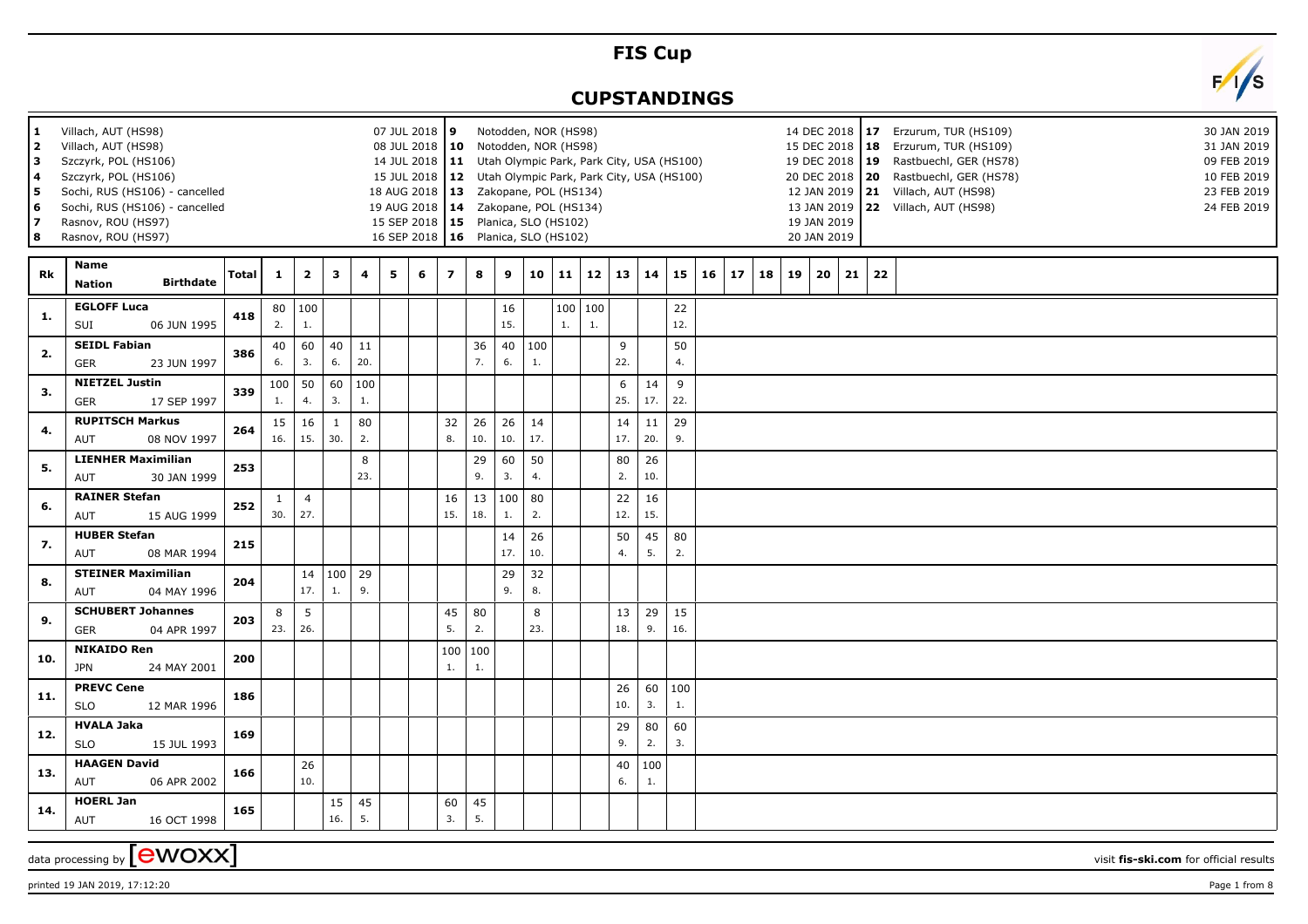| Rk  | Name                                               | Total | $\mathbf{1}$ | $\overline{2}$ | $\overline{\mathbf{3}}$ | 4        | 5 | 6 | $\overline{\phantom{a}}$ | 8   | 9            | 10  | 11       | 12       | 13        | 14       | 15           | $16 \mid 17$ | 18 | 19 | 20 | 21 | 22 |  |
|-----|----------------------------------------------------|-------|--------------|----------------|-------------------------|----------|---|---|--------------------------|-----|--------------|-----|----------|----------|-----------|----------|--------------|--------------|----|----|----|----|----|--|
|     | <b>Birthdate</b><br><b>Nation</b>                  |       |              |                |                         |          |   |   |                          |     |              |     |          |          |           |          |              |              |    |    |    |    |    |  |
| 14. | <b>MAYLAENDER Dominik</b>                          | 165   |              |                |                         |          |   |   | 50                       | 60  | $\mathbf{1}$ |     |          |          | $45\,$    | 8        | $\mathbf{1}$ |              |    |    |    |    |    |  |
|     | 20 MAR 1995<br>GER                                 |       |              |                |                         |          |   |   | 4.                       | 3.  | 30.          |     |          |          | 5.        | 23.      | 30.          |              |    |    |    |    |    |  |
| 16. | <b>WATANABE Hiroaki</b>                            | 160   |              |                |                         |          |   |   |                          |     |              |     | 80<br>2. | 80<br>2. |           |          |              |              |    |    |    |    |    |  |
|     | 18 SEP 1991<br>JPN<br><b>MOERTH Claudio</b>        |       |              |                |                         |          |   |   |                          |     |              |     |          |          |           |          |              |              |    |    |    |    |    |  |
| 17. | AUT<br>27 OCT 2000                                 | 150   |              |                |                         |          |   |   |                          |     |              |     |          |          | 100<br>1. | 50<br>4. |              |              |    |    |    |    |    |  |
|     | <b>JUROSZEK Kacper</b>                             |       | 29           | 11             | 50                      | 9        |   |   |                          |     | 9            | 18  |          |          |           | 15       |              |              |    |    |    |    |    |  |
| 18. | 05 JUN 2001<br>POL                                 | 141   | 9.           | 20.            | 4.                      | 22.      |   |   |                          |     | 22.          | 14. |          |          |           | 16.      |              |              |    |    |    |    |    |  |
|     | <b>TOLLINGER Elias</b>                             |       | 24           | 45             |                         | 18       |   |   |                          |     |              | 22  |          |          |           |          | 29           |              |    |    |    |    |    |  |
| 19. | 25 MAR 1995<br>AUT                                 | 138   | 11.          | 5.             |                         | 14.      |   |   |                          |     |              | 12. |          |          |           |          | 9.           |              |    |    |    |    |    |  |
| 20. | <b>SCHIFFNER Markus</b>                            | 135   | 36           | 29             | 20                      | 50       |   |   |                          |     |              |     |          |          |           |          |              |              |    |    |    |    |    |  |
|     | 05 JUN 1992<br>AUT                                 |       | 7.           | 9.             | 13.                     | 4.       |   |   |                          |     |              |     |          |          |           |          |              |              |    |    |    |    |    |  |
| 21. | <b>LEITNER Clemens</b>                             | 134   |              |                |                         |          |   |   | 18                       | 11  | 60           | 45  |          |          |           |          |              |              |    |    |    |    |    |  |
|     | 07 NOV 1998<br>AUT                                 |       |              |                |                         |          |   |   | 14.                      | 20. | 3.           | 5.  |          |          |           |          |              |              |    |    |    |    |    |  |
| 22. | <b>DESCHWANDEN Gregor</b>                          | 130   | 50           | 80             |                         |          |   |   |                          |     |              |     |          |          |           |          |              |              |    |    |    |    |    |  |
|     | 27 FEB 1991<br>SUI                                 |       | 4.           | 2.             |                         |          |   |   |                          |     |              |     |          |          |           |          |              |              |    |    |    |    |    |  |
| 23. | <b>MARKENG Thomas Aaser</b>                        | 129   | 45           | 40             | 32                      | 12       |   |   |                          |     |              |     |          |          |           |          |              |              |    |    |    |    |    |  |
|     | 18 JUN 2000<br><b>NOR</b>                          |       | 5.           | 6.             | 8.                      | 19.      |   |   |                          |     |              |     |          |          |           |          |              |              |    |    |    |    |    |  |
| 24. | <b>NAKAMURA Naoki</b><br>19 SEP 1996<br><b>JPN</b> | 125   |              |                | 80<br>2.                | 45<br>5. |   |   |                          |     |              |     |          |          |           |          |              |              |    |    |    |    |    |  |
|     | <b>DOLEZEL Dusan</b>                               |       |              |                |                         |          |   |   | 11                       | 6   |              |     |          |          | 60        | 36       | 10           |              |    |    |    |    |    |  |
| 25. | CZE<br>05 JUN 1998                                 | 123   |              |                |                         |          |   |   | 20.                      | 25. |              |     |          |          | 3.        | 7.       | 21.          |              |    |    |    |    |    |  |
|     | <b>WIENERROITHER Julian</b>                        |       |              |                |                         |          |   |   |                          |     | 80           | 16  |          |          | 18        | 6        |              |              |    |    |    |    |    |  |
| 26. | 05 JUL 1999<br>AUT                                 | 120   |              |                |                         |          |   |   |                          |     | 2.           | 15. |          |          | 14.       | 25.      |              |              |    |    |    |    |    |  |
| 26. | <b>LARSON Casey</b>                                | 120   |              |                |                         |          |   |   |                          |     |              |     | 60       | 60       |           |          |              |              |    |    |    |    |    |  |
|     | 16 DEC 1998<br><b>USA</b>                          |       |              |                |                         |          |   |   |                          |     |              |     | 3.       | 3.       |           |          |              |              |    |    |    |    |    |  |
| 28. | <b>CECON Federico</b>                              | 112   |              |                |                         |          |   |   |                          |     |              |     | 40       | 36       |           |          | 36           |              |    |    |    |    |    |  |
|     | 11 JUN 1994<br>ITA                                 |       |              |                |                         |          |   |   |                          |     |              |     | 6.       | 7.       |           |          | 7.           |              |    |    |    |    |    |  |
| 28. | <b>RAIMUND Philipp</b>                             | 112   |              |                |                         |          |   |   | 80                       | 32  |              |     |          |          |           |          |              |              |    |    |    |    |    |  |
|     | 23 JUN 2000<br>GER                                 |       |              |                |                         |          |   |   | 2.                       | 8.  |              |     |          |          |           |          |              |              |    |    |    |    |    |  |
| 30. | <b>HOFER Thomas</b><br>AUT<br>28 JAN 1996          | 110   | 12<br>19.    | 36<br>7.       | $\overline{2}$<br>29.   | 60<br>3. |   |   |                          |     |              |     |          |          |           |          |              |              |    |    |    |    |    |  |
|     | <b>STURSA Vojtech</b>                              |       |              |                |                         |          |   |   |                          |     |              |     |          |          | 36        | 40       | 32           |              |    |    |    |    |    |  |
| 31. | CZE<br>03 AUG 1995                                 | 108   |              |                |                         |          |   |   |                          |     |              |     |          |          | 7.        | 6.       | 8.           |              |    |    |    |    |    |  |
|     | <b>AUNE Joakim</b>                                 |       |              |                |                         |          |   |   |                          |     | 45           | 60  |          |          |           |          |              |              |    |    |    |    |    |  |
| 32. | <b>NOR</b><br>10 AUG 1993                          | 105   |              |                |                         |          |   |   |                          |     | 5.           | 3.  |          |          |           |          |              |              |    |    |    |    |    |  |
| 33. | <b>SOUKUP Matthew</b>                              | 100   |              |                |                         |          |   |   |                          |     |              |     | 50       | 50       |           |          |              |              |    |    |    |    |    |  |
|     | CAN<br>31 AUG 1997                                 |       |              |                |                         |          |   |   |                          |     |              |     | 4.       | 4.       |           |          |              |              |    |    |    |    |    |  |

printed 19 JAN 2019, 17:12:20 Page 2 from 8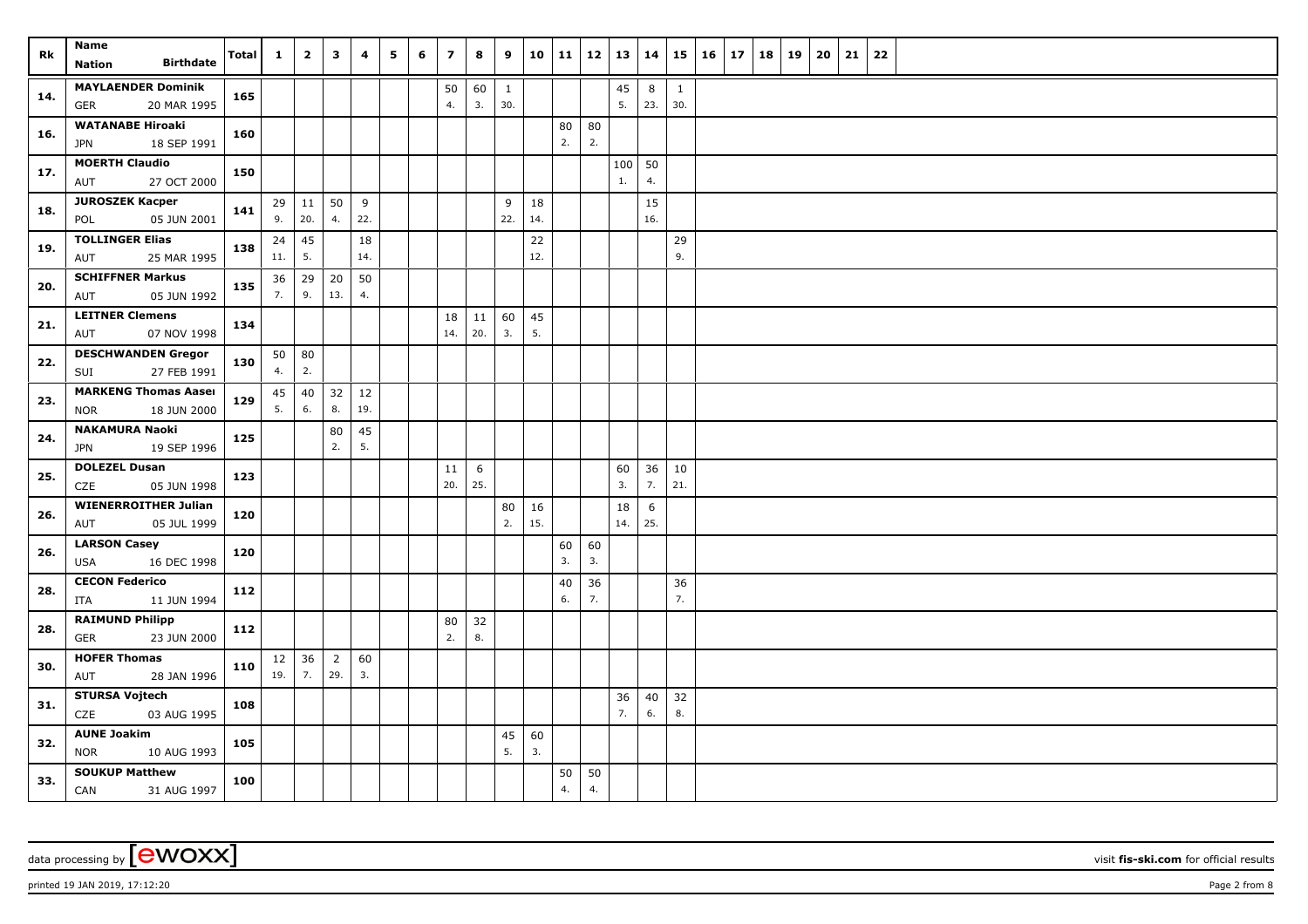| Rk  | Name<br><b>Birthdate</b><br>Nation                     | <b>Total</b> | $\mathbf{1}$ | $\overline{\mathbf{2}}$   | $\mathbf{3}$ | 4         | 5 | 6 | $\overline{z}$ | 8         | 9                      | 10                    | 11        |           | $12 \mid 13$ | 14        | 15                    | $16 \mid 17$ | 18 | 19 | 20 | 21 | 22 |  |
|-----|--------------------------------------------------------|--------------|--------------|---------------------------|--------------|-----------|---|---|----------------|-----------|------------------------|-----------------------|-----------|-----------|--------------|-----------|-----------------------|--------------|----|----|----|----|----|--|
| 34. | <b>MOGEL Zak</b><br><b>SLO</b><br>02 MAR 2001          | 96           | 60<br>3.     |                           |              | 36<br>7.  |   |   |                |           |                        |                       |           |           |              |           |                       |              |    |    |    |    |    |  |
| 35. | <b>SCHWANN Mika</b><br>30 JUL 1999<br>AUT              | 92           | 14<br>17.    |                           |              |           |   |   | 24<br>11.      | 40<br>6.  | 14<br>17.              |                       |           |           |              |           |                       |              |    |    |    |    |    |  |
| 36. | <b>WINTER Paul</b><br><b>GER</b><br>05 OCT 1997        | 85           | 8            | 9<br>$23.$ 22.            |              |           |   |   | 29<br>9.       | 20<br>13. |                        | $11\,$<br>20.         |           |           | 8<br>23.     |           |                       |              |    |    |    |    |    |  |
| 37. | <b>URLAUB Andrew</b><br><b>USA</b><br>12 APR 2001      | 81           |              |                           |              |           |   |   |                |           |                        |                       | 36<br>7.  | 45<br>5.  |              |           |                       |              |    |    |    |    |    |  |
| 38. | <b>FUCHS Tim</b><br><b>GER</b><br>03 AUG 1997          | 78           |              | $16 \mid 13$<br>15.   18. |              |           |   |   |                |           | 14<br>17.              | $\overline{7}$<br>24. |           |           | 2<br>29.     | 24<br>11. | $\overline{2}$<br>29. |              |    |    |    |    |    |  |
| 39. | <b>CECON Francesco</b><br>13 NOV 2001<br>ITA           | 74           |              |                           |              |           |   |   |                |           |                        |                       | 45<br>5.  | 29<br>9.  |              |           |                       |              |    |    |    |    |    |  |
| 40. | <b>SAMEC Matevz</b><br><b>SLO</b><br>20 AUG 1997       | 72           |              |                           |              |           |   |   |                |           |                        |                       |           |           | 20<br>13.    | 12<br>19. | 40<br>6.              |              |    |    |    |    |    |  |
| 40. | <b>NOMME Martti</b><br>EST<br>07 AUG 1993              | 72           |              |                           | 36<br>7.     | 36<br>7.  |   |   |                |           |                        |                       |           |           |              |           |                       |              |    |    |    |    |    |  |
| 42. | <b>REISENAUER Janni</b><br>07 NOV 1997<br>AUT          | 71           | 13<br>18.    |                           | 18<br>14.    |           |   |   |                |           |                        |                       |           |           |              | 32<br>8.  | 8<br>23.              |              |    |    |    |    |    |  |
| 43. | <b>LACKNER Thomas</b><br>09 APR 1993<br>AUT            | 69           | 22<br>12.    |                           | 29<br>9.     |           |   |   |                |           |                        |                       |           |           |              |           | 18<br>14.             |              |    |    |    |    |    |  |
| 44. | <b>VODUSEK Lovro</b><br><b>SLO</b><br>28 DEC 2000      | 67           | 18           | 15<br>14.   16.           | $12$<br>19.  | 11<br>20. |   |   |                |           |                        |                       |           |           |              |           | 11<br>20.             |              |    |    |    |    |    |  |
| 45. | <b>WOHLGENANNT Ulrich</b><br>AUT<br>01 AUG 1994        | 64           | 32<br>8.     | 32<br>8.                  |              |           |   |   |                |           |                        |                       |           |           |              |           |                       |              |    |    |    |    |    |  |
| 45. | YANG Guang<br><b>CHN</b><br>11 MAY 1984                | 64           |              |                           |              |           |   |   |                |           |                        |                       | 32<br>8.  | 32<br>8.  |              |           |                       |              |    |    |    |    |    |  |
| 47. | <b>ROTH Luca</b><br>GER<br>14 APR 2000                 | 63           |              |                           |              |           |   |   | 13<br>18.      | 50<br>4.  |                        |                       |           |           |              |           |                       |              |    |    |    |    |    |  |
| 48. | <b>WESTERHEIM Oscar P</b><br>03 JAN 1996<br><b>NOR</b> | 62           |              |                           |              |           |   |   |                |           | 22<br>12.              | 40<br>6.              |           |           |              |           |                       |              |    |    |    |    |    |  |
| 48. | <b>SCHARFFS Greyson</b><br><b>USA</b><br>21 DEC 2001   | 62           |              |                           |              |           |   |   |                |           |                        |                       | 22<br>12. | 40<br>6.  |              |           |                       |              |    |    |    |    |    |  |
| 48. | <b>FUJITA Shinnosuke</b><br>21 NOV 2000<br><b>JPN</b>  | 62           |              |                           |              |           |   |   | 40<br>6.       | 22<br>12. |                        |                       |           |           |              |           |                       |              |    |    |    |    |    |  |
| 51. | <b>WEIGEL Cedrik</b><br><b>GER</b><br>15 DEC 1998      | 61           |              |                           |              |           |   |   | 22<br>12.      | 5<br>26.  | $5\phantom{.0}$<br>26. |                       |           |           |              | 5<br>26.  | 24<br>11.             |              |    |    |    |    |    |  |
| 52. | <b>GASIENICA Patrick</b><br><b>USA</b><br>28 NOV 1998  | 60           |              |                           |              |           |   |   | 6<br>25.       |           |                        |                       | 29<br>9.  | 22<br>12. |              |           | $\mathbf{3}$<br>28.   |              |    |    |    |    |    |  |

printed 19 JAN 2019, 17:12:20 Page 3 from 8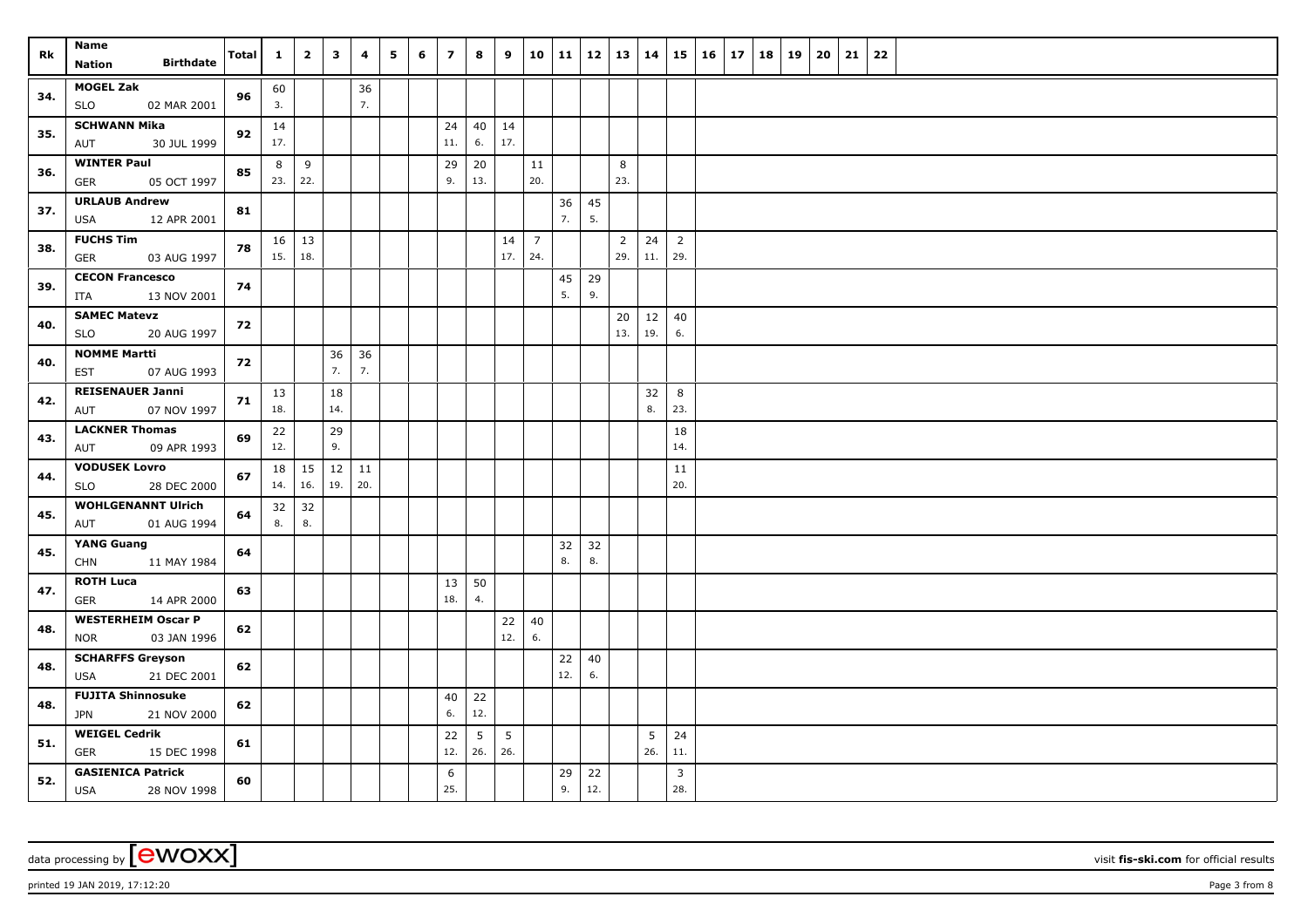| Rk  | Name                                                | <b>Total</b> | $\mathbf{1}$ | $\overline{2}$        | $\mathbf{3}$ | 4         | 5 | 6 | $\overline{7}$        | 8                     | 9         | 10        | 11        |           | $12 \mid 13 \mid$ | 14                    |           | $15 \mid 16 \mid 17$ | 18 | 19 | 20 | 21 | 22 |  |
|-----|-----------------------------------------------------|--------------|--------------|-----------------------|--------------|-----------|---|---|-----------------------|-----------------------|-----------|-----------|-----------|-----------|-------------------|-----------------------|-----------|----------------------|----|----|----|----|----|--|
|     | <b>Birthdate</b><br>Nation                          |              |              |                       |              |           |   |   |                       |                       |           |           |           |           |                   |                       |           |                      |    |    |    |    |    |  |
| 53. | <b>SELL Adrian</b><br>28 APR 1998<br><b>GER</b>     | 59           |              | 6<br>25.              |              |           |   |   |                       |                       |           | 26<br>10. |           |           |                   | $\overline{7}$<br>24. | 20<br>13. |                      |    |    |    |    |    |  |
| 54. | <b>KANTYKA Przemyslaw</b><br>15 DEC 1996<br>POL     | 54           |              |                       |              |           |   |   |                       |                       | 18<br>14. | 36<br>7.  |           |           |                   |                       |           |                      |    |    |    |    |    |  |
| 55. | <b>FARKAS Hunor</b><br>ROU<br>18 SEP 2001           | 51           | 6<br>25.     |                       | 45<br>5.     |           |   |   |                       |                       |           |           |           |           |                   |                       |           |                      |    |    |    |    |    |  |
| 55. | <b>MALTSEV Kevin</b><br><b>EST</b><br>04 JUL 2000   | 51           |              |                       | 29<br>9.     | 22<br>12. |   |   |                       |                       |           |           |           |           |                   |                       |           |                      |    |    |    |    |    |  |
| 57. | <b>HAHN Julian</b><br>07 NOV 1997<br>GER            | 48           |              |                       |              |           |   |   | 36<br>7.              | 12<br>19.             |           |           |           |           |                   |                       |           |                      |    |    |    |    |    |  |
| 58. | <b>MARUSIAK Yevhen</b><br><b>UKR</b><br>16 MAR 2000 | 47           |              |                       | 8<br>23.     |           |   |   |                       | $\overline{7}$<br>24. |           |           |           |           | 32<br>8.          |                       |           |                      |    |    |    |    |    |  |
| 59. | <b>SATO Yukiya</b><br>19 JUN 1995<br><b>JPN</b>     | 46           |              |                       | 22<br>12.    | 24<br>11. |   |   |                       |                       |           |           |           |           |                   |                       |           |                      |    |    |    |    |    |  |
| 59. | <b>VANCURA Tomas</b><br>CZE<br>10 SEP 1996          | 46           |              |                       |              |           |   |   |                       |                       | 26<br>10. | 20<br>13. |           |           |                   |                       |           |                      |    |    |    |    |    |  |
| 59. | <b>LAUCHLAN Nigel</b><br>CAN<br>03 MAR 1996         | 46           |              |                       |              |           |   |   |                       |                       |           |           | 26<br>10. | 20<br>13. |                   |                       |           |                      |    |    |    |    |    |  |
| 62. | <b>WAGNER Lukas</b><br>07 MAR 1995<br><b>GER</b>    | 45           | 10.          | $26 \mid 18$<br>14.   |              |           |   |   |                       | $\mathbf{1}$<br>30.   |           |           |           |           |                   |                       |           |                      |    |    |    |    |    |  |
| 62. | <b>POPPINGER Manuel</b><br>19 MAY 1989<br>AUT       | 45           |              |                       |              |           |   |   |                       |                       |           |           |           |           |                   |                       | 45<br>5.  |                      |    |    |    |    |    |  |
| 64. | <b>POGRAJC Andraz</b><br>26 SEP 1991<br><b>SLO</b>  | 44           |              |                       |              |           |   |   | 26<br>10.             | 18<br>14.             |           |           |           |           |                   |                       |           |                      |    |    |    |    |    |  |
| 65. | <b>BOMBEK Jan</b><br>04 DEC 2001<br><b>SLO</b>      | 42           |              |                       | 24<br>$11.$  | 18<br>14. |   |   |                       |                       |           |           |           |           |                   |                       |           |                      |    |    |    |    |    |  |
| 66. | <b>GRUSZKA Mateusz</b><br>POL<br>04 APR 2001        | 40           |              |                       | 10<br>21.    | 14<br>17. |   |   | $\overline{2}$<br>29. | 14<br>17.             |           |           |           |           |                   |                       |           |                      |    |    |    |    |    |  |
| 66. | <b>NIZNIK Adam</b><br>07 OCT 2002<br>POL            | 40           |              |                       |              | 6<br>25.  |   |   |                       |                       |           |           |           |           | 12<br>19.         | 22<br>12.             |           |                      |    |    |    |    |    |  |
| 66. | <b>LADEHAUG Anders</b><br><b>NOR</b><br>31 OCT 1999 | 40           |              |                       |              |           |   |   |                       |                       | 40<br>6.  |           |           |           |                   |                       |           |                      |    |    |    |    |    |  |
| 69. | <b>MOLNAR Florian</b><br>14 MAR 2002<br><b>HUN</b>  | 39           |              |                       |              |           |   |   |                       |                       |           |           | 13<br>18. | 26<br>10. |                   |                       |           |                      |    |    |    |    |    |  |
| 69. | <b>BIEGUN Krzysztof</b><br>21 MAY 1994<br>POL       | 39           |              | $\overline{3}$<br>28. | 16<br>15.    | 20<br>13. |   |   |                       |                       |           |           |           |           |                   |                       |           |                      |    |    |    |    |    |  |
| 69. | <b>WACKERNELL Julian</b><br>AUT<br>21 JAN 2000      | 39           |              | $\overline{2}$<br>29. | 11<br>20.    | 26<br>10. |   |   |                       |                       |           |           |           |           |                   |                       |           |                      |    |    |    |    |    |  |

data processing by **CWOXX** visit **fis-ski.com** for official results

printed 19 JAN 2019, 17:12:20 Page 4 from 8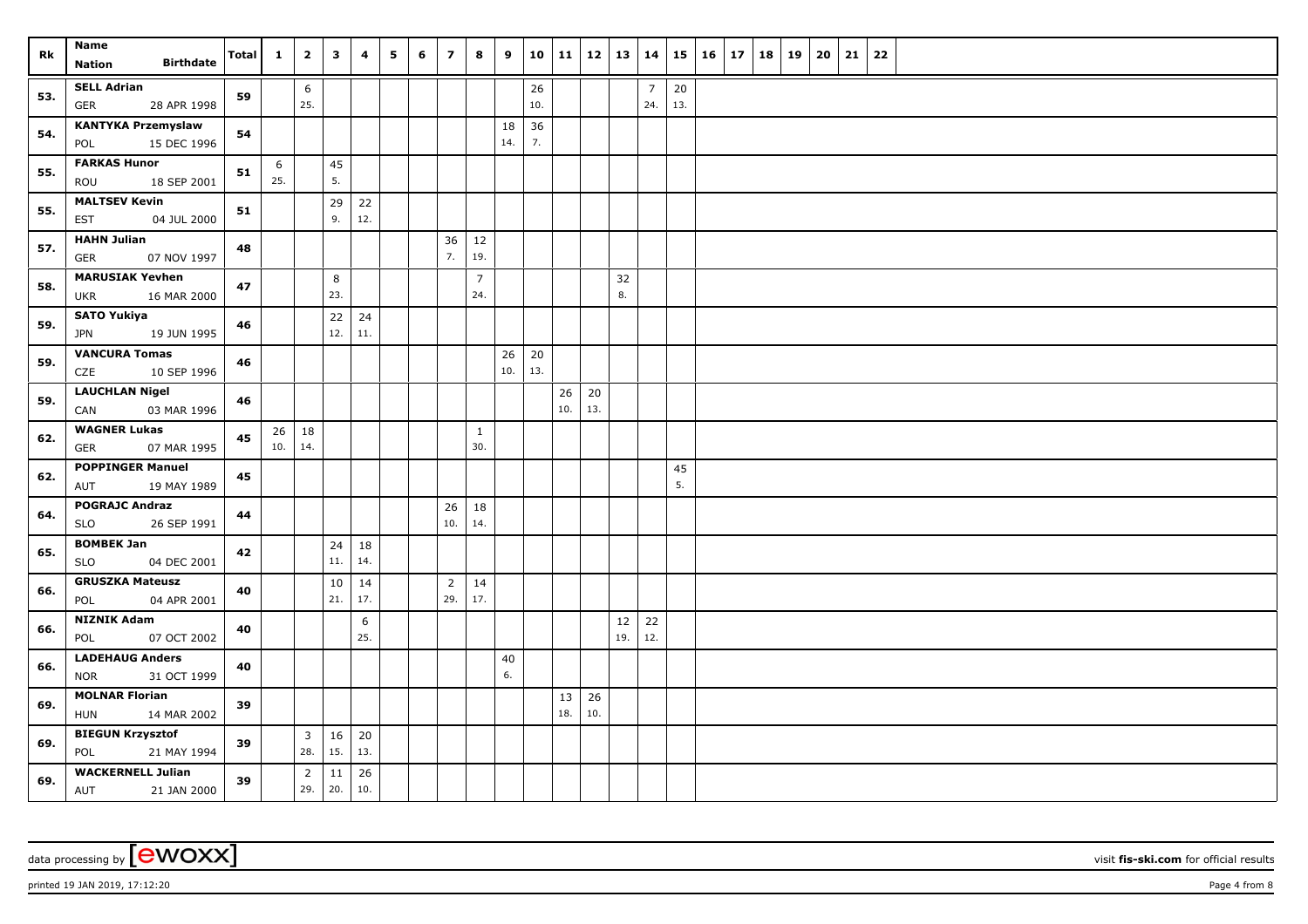| Rk  | Name<br><b>Birthdate</b><br><b>Nation</b>               | Total | $\mathbf{1}$ | $\overline{\mathbf{2}}$ | $\mathbf{3}$ | 4         | 5 | 6 | $\overline{z}$ | 8                     | 9         |           |                     | $10$   11   12   13   14 |           |                       | $15 \vert$            | 16 17 | 18 | 19 | 20 | 21 | 22 |  |
|-----|---------------------------------------------------------|-------|--------------|-------------------------|--------------|-----------|---|---|----------------|-----------------------|-----------|-----------|---------------------|--------------------------|-----------|-----------------------|-----------------------|-------|----|----|----|----|----|--|
| 72. | <b>BOLTON Sam</b>                                       | 38    |              |                         |              |           |   |   |                |                       |           |           | $24 \mid 14$        |                          |           |                       |                       |       |    |    |    |    |    |  |
|     | 09 DEC 2002<br>GBR                                      |       |              |                         |              |           |   |   |                |                       |           |           | 11.                 | 17.                      |           |                       |                       |       |    |    |    |    |    |  |
| 72. | <b>DEAN Decker</b><br>08 AUG 2000<br>USA                | 38    |              |                         |              |           |   |   |                |                       |           |           | 20<br>13.           | 18<br>14.                |           |                       |                       |       |    |    |    |    |    |  |
| 72. | <b>BJERKEENGEN Fredrik</b><br><b>NOR</b><br>11 NOV 1988 | 38    |              |                         |              |           |   |   |                |                       | 9<br>22.  | 29<br>9.  |                     |                          |           |                       |                       |       |    |    |    |    |    |  |
| 75. | <b>GRILC Tjas</b><br><b>SLO</b><br>03 SEP 2001          | 37    |              |                         |              |           |   |   | 9<br>22.       | 24<br>11.             |           |           |                     |                          |           |                       | $\overline{4}$<br>27. |       |    |    |    |    |    |  |
| 76. | <b>GALIANI Mattia</b><br>05 MAY 2002<br>ITA             | 35    |              |                         | 6<br>25.     |           |   |   | 20<br>13.      | 9<br>22.              |           |           |                     |                          |           |                       |                       |       |    |    |    |    |    |  |
| 77. | <b>SKUPIEN Damian</b><br>21 SEP 1999<br>POL             | 34    |              |                         |              | 13<br>18. |   |   |                | 8<br>23.              |           |           |                     |                          |           | 13<br>18.             |                       |       |    |    |    |    |    |  |
| 77. | <b>KARLEN Gabriel</b><br>SUI<br>10 MAR 1994             | 34    |              |                         |              |           |   |   |                |                       | 20<br>13. | 14<br>17. |                     |                          |           |                       |                       |       |    |    |    |    |    |  |
| 77. | <b>SCHLUETTER Anton</b><br><b>GER</b><br>20 OCT 1997    | 34    |              |                         |              |           |   |   |                |                       |           |           |                     |                          | 24<br>11. | 10<br>21.             |                       |       |    |    |    |    |    |  |
|     | <b>GIBSON Hunter</b>                                    |       |              |                         |              |           |   |   |                |                       |           |           | 18                  | 15                       |           |                       |                       |       |    |    |    |    |    |  |
| 80. | 30 MAR 2001<br>USA                                      | 33    |              |                         |              |           |   |   |                |                       |           |           | 14.                 | 16.                      |           |                       |                       |       |    |    |    |    |    |  |
| 81. | <b>RESINGER Peter</b><br>AUT<br>28 JUN 2000             | 32    |              |                         |              |           |   |   |                |                       | 32<br>8.  |           |                     |                          |           |                       |                       |       |    |    |    |    |    |  |
| 82. | <b>AHONEN Mico</b><br>FIN<br>27 NOV 2001                | 31    |              |                         |              |           |   |   |                | $\overline{2}$<br>29. |           |           |                     |                          | 11<br>20. | 18<br>14.             |                       |       |    |    |    |    |    |  |
| 82. | <b>LI Chao</b><br><b>CHN</b><br>07 SEP 1988             | 31    |              |                         |              |           |   |   |                |                       |           |           | $15 \mid 16$<br>16. | 15.                      |           |                       |                       |       |    |    |    |    |    |  |
| 84. | OI Shun<br><b>JPN</b><br>23 MAY 2001                    | 30    |              |                         |              |           |   |   | 14<br>17.      | 16<br>15.             |           |           |                     |                          |           |                       |                       |       |    |    |    |    |    |  |
| 84. | <b>PRESECNIK Jernej</b><br><b>SLO</b><br>18 JAN 2002    | 30    | 10<br>21.    | 20<br>13.               |              |           |   |   |                |                       |           |           |                     |                          |           |                       |                       |       |    |    |    |    |    |  |
| 84. | <b>KYTOSAHO Niko</b><br>FIN<br>18 DEC 1999              | 30    | 22<br>12.    |                         |              |           |   |   |                |                       |           |           |                     |                          | 4<br>27.  | $\overline{4}$<br>27. |                       |       |    |    |    |    |    |  |
| 87. | <b>STOSEL Kacper</b><br>POL<br>07 JAN 2001              | 29    |              |                         | 14<br>17.    | 15<br>16. |   |   |                |                       |           |           |                     |                          |           |                       |                       |       |    |    |    |    |    |  |
| 88. | <b>HU Jingtao</b><br><b>CHN</b><br>02 NOV 2001          | 28    |              |                         |              |           |   |   |                |                       |           |           | 16<br>15.           | 12<br>19.                |           |                       |                       |       |    |    |    |    |    |  |
|     | <b>INGEBRIGTSEN Christian</b>                           |       |              |                         |              |           |   |   |                |                       | 10        | 16        |                     |                          |           |                       |                       |       |    |    |    |    |    |  |
| 89. | <b>NOR</b><br>14 APR 1994                               | 26    |              |                         |              |           |   |   |                |                       | 21.       | 15.       |                     |                          |           |                       |                       |       |    |    |    |    |    |  |
| 89. | <b>HAUSWIRTH Sandro</b><br><b>SUI</b><br>29 AUG 2000    | 26    | 29.          | $2 \mid 24$<br> 11.     |              |           |   |   |                |                       |           |           |                     |                          |           |                       |                       |       |    |    |    |    |    |  |

data processing by **CWOXX** wisit **fis-ski.com** for official results

printed 19 JAN 2019, 17:12:20 Page 5 from 8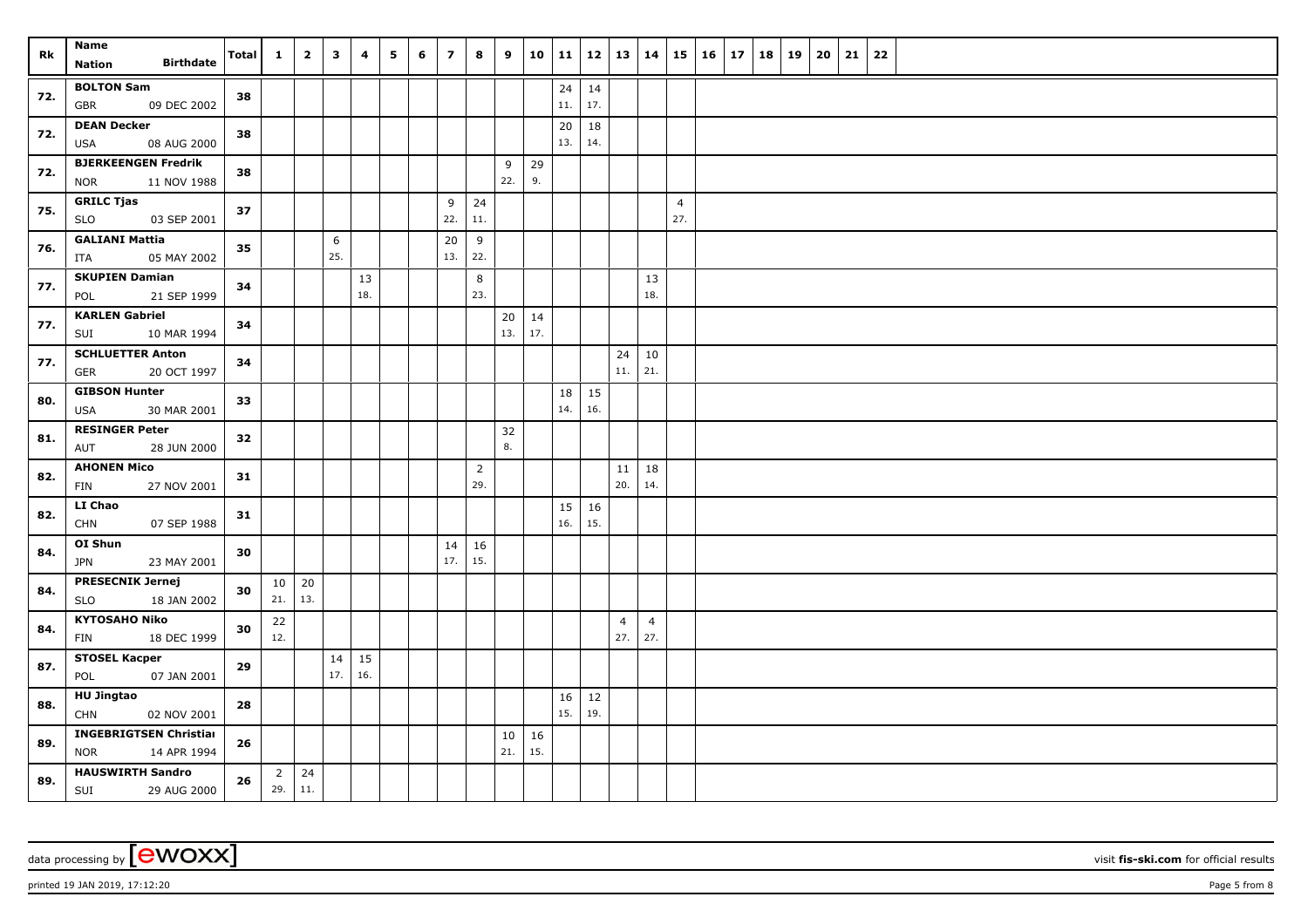| Rk   | <b>Name</b><br><b>Birthdate</b><br><b>Nation</b>          | <b>Total</b> | $\mathbf{1}$           | $\overline{\mathbf{2}}$ | 3                     | 4 | 5 | 6 | $\overline{z}$ | 8                     | 9                     | 10                     | 11                    | 12                    | 13                    | 14                    | 15        | 16 | 17 | 18 | 19 | 20 | 21 | 22 |
|------|-----------------------------------------------------------|--------------|------------------------|-------------------------|-----------------------|---|---|---|----------------|-----------------------|-----------------------|------------------------|-----------------------|-----------------------|-----------------------|-----------------------|-----------|----|----|----|----|----|----|----|
| 91.  | <b>SOEBERG Sigurd Nymoel</b><br>31 AUG 1994<br><b>NOR</b> | 25           |                        |                         |                       |   |   |   |                |                       | 15<br>16.             | 10<br>21.              |                       |                       |                       |                       |           |    |    |    |    |    |    |    |
| 91.  | <b>CHEN Zhe</b><br><b>CHN</b><br>09 MAR 1993              | 25           |                        |                         |                       |   |   |   |                |                       |                       |                        | 12<br>19.             | 13<br>18.             |                       |                       |           |    |    |    |    |    |    |    |
| 91.  | <b>PILCH Tomasz</b><br>POL<br>20 OCT 2000                 | 25           |                        |                         |                       |   |   |   |                |                       |                       |                        |                       |                       | 16<br>15.             | 9<br>22.              |           |    |    |    |    |    |    |    |
| 94.  | <b>MAH Nathaniel</b><br>CAN<br>08 SEP 1995                | 24           |                        |                         |                       |   |   |   |                |                       |                       |                        |                       | 24<br>11.             |                       |                       |           |    |    |    |    |    |    |    |
| 95.  | <b>LOCK Robert</b><br>02 SEP 1997<br>GBR                  | 23           |                        |                         |                       |   |   |   |                |                       |                       |                        | 14<br>17.             | 9<br>22.              |                       |                       |           |    |    |    |    |    |    |    |
| 95.  | <b>HEIKKINEN Kalle</b><br>16 SEP 1999<br>FIN              | 23           | $\overline{3}$<br>28.  |                         |                       |   |   |   |                |                       |                       |                        |                       |                       |                       | 20<br>13.             |           |    |    |    |    |    |    |    |
| 97.  | <b>ROMBACH Sebastian</b><br>22 JUL 1996<br>GER            | 22           |                        | 22<br>12.               |                       |   |   |   |                |                       |                       |                        |                       |                       |                       |                       |           |    |    |    |    |    |    |    |
| 98.  | <b>PRISLIC Ernest</b><br><b>SLO</b><br>30 SEP 1993        | 21           | $5\phantom{.0}$<br>26. |                         |                       |   |   |   |                |                       |                       |                        |                       |                       |                       |                       | 16<br>15. |    |    |    |    |    |    |    |
| 98.  | <b>KAVILO Henri</b><br>FIN<br>05 JUL 1999                 | 21           |                        | $12\,$<br>19.           |                       |   |   |   |                |                       |                       |                        |                       |                       | $\overline{7}$<br>24. | $\overline{2}$<br>29. |           |    |    |    |    |    |    |    |
| 100. | <b>HOLUB Benedikt</b><br>CZE<br>02 OCT 2000               | 20           |                        |                         |                       |   |   |   | 10<br>21.      | 10<br>21.             |                       |                        |                       |                       |                       |                       |           |    |    |    |    |    |    |    |
| 101. | <b>HAUKEDAL Richard</b><br>31 AUG 1996<br><b>NOR</b>      | 19           |                        |                         |                       |   |   |   |                |                       | $\overline{7}$<br>24. | $12$<br>19.            |                       |                       |                       |                       |           |    |    |    |    |    |    |    |
| 101. | <b>TREMBLAY Stephane</b><br>07 FEB 2003<br>CAN            | 19           |                        |                         |                       |   |   |   |                |                       |                       |                        | 9<br>22.              | $10\,$<br>21.         |                       |                       |           |    |    |    |    |    |    |    |
| 101. | <b>HAFNAR Mark</b><br>11 APR 2002<br><b>SLO</b>           | 19           | 11<br>20.              | $8\phantom{1}$<br>23.   |                       |   |   |   |                |                       |                       |                        |                       |                       |                       |                       |           |    |    |    |    |    |    |    |
| 104. | <b>BRESADOLA Giovanni</b><br>17 FEB 2001<br>ITA           | 18           |                        |                         | $\overline{4}$<br>27. |   |   |   |                |                       |                       |                        |                       |                       |                       |                       | 14<br>17. |    |    |    |    |    |    |    |
| 104. | <b>CHOI Heung Chul</b><br>03 DEC 1981<br>KOR              | 18           |                        |                         |                       |   |   |   | 15<br>16.      | $\overline{3}$<br>28. |                       |                        |                       |                       |                       |                       |           |    |    |    |    |    |    |    |
| 104. | <b>MATTOON Nathan</b><br>22 SEP 1998<br><b>USA</b>        | 18           |                        |                         |                       |   |   |   |                |                       |                       |                        | $\overline{7}$<br>24. | 11<br>20.             |                       |                       |           |    |    |    |    |    |    |    |
| 107. | <b>GASIENICA Lucas</b><br>25 MAR 1994<br><b>USA</b>       | 17           |                        |                         |                       |   |   |   |                |                       |                       |                        | 10<br>21.             | $\overline{7}$<br>24. |                       |                       |           |    |    |    |    |    |    |    |
| 108. | LI Guozheng<br><b>CHN</b><br>22 DEC 1994                  | 16           |                        |                         |                       |   |   |   |                |                       |                       |                        | 8<br>23.              | 8<br>23.              |                       |                       |           |    |    |    |    |    |    |    |
| 108. | <b>SOEGARD Jonas Gropen</b><br><b>NOR</b><br>31 JUL 1996  | 16           |                        |                         |                       |   |   |   |                |                       | 11<br>20.             | $5\phantom{.0}$<br>26. |                       |                       |                       |                       |           |    |    |    |    |    |    |    |

data processing by **CWOXX** wisit **fis-ski.com** for official results

printed 19 JAN 2019, 17:12:20 Page 6 from 8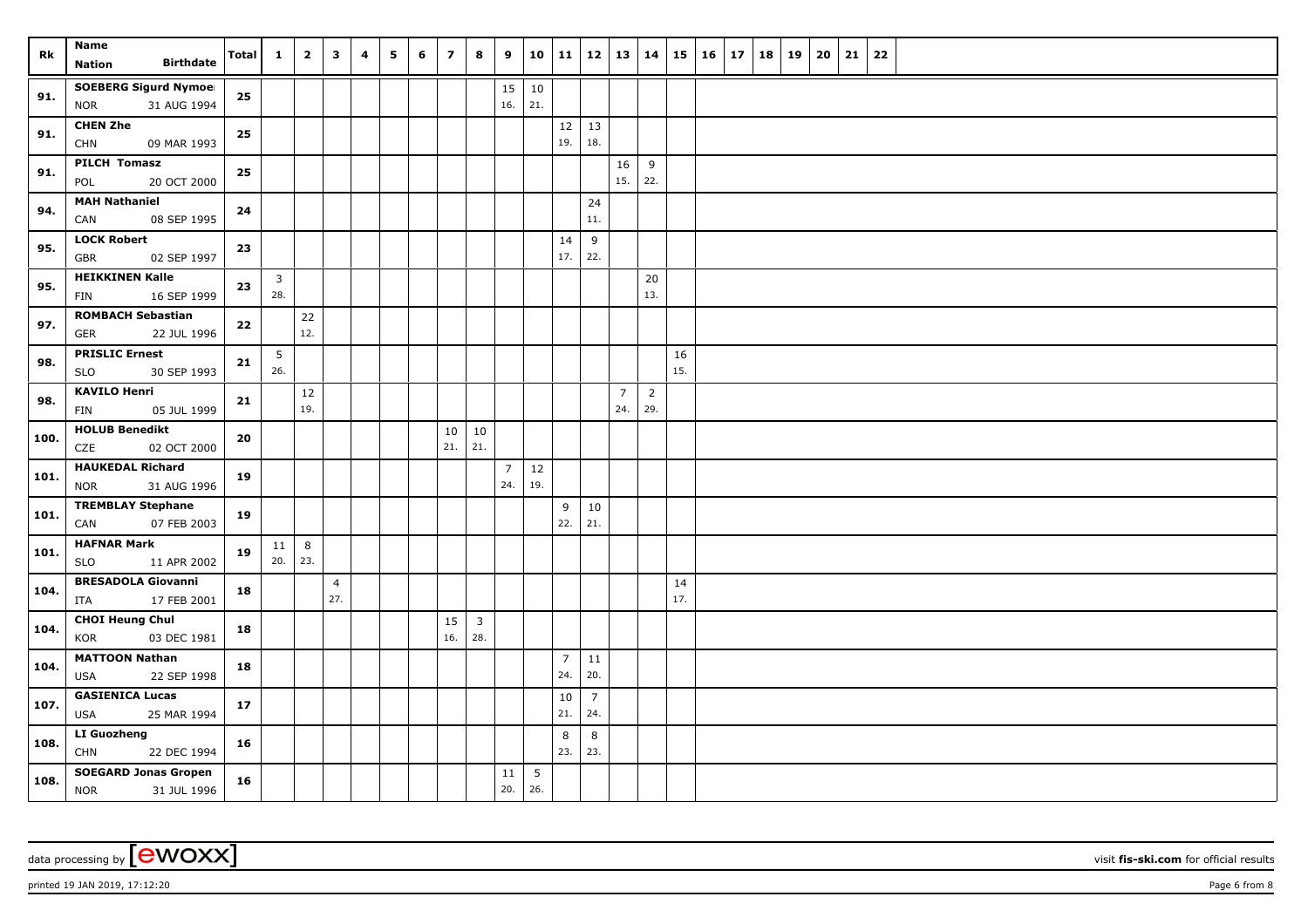| Rk   | Name                                                       | <b>Total</b>   | $\mathbf{1}$                | $\overline{2}$ | $\mathbf{3}$          | 4                     | 5 | 6 | $\overline{7}$        | 8                     | 9                   | 10                    | 11        | 12   13 |           | 14                    |                       | $15 \mid 16 \mid$ | 17 | 18 | 19 | 20 | 21 | 22 |  |
|------|------------------------------------------------------------|----------------|-----------------------------|----------------|-----------------------|-----------------------|---|---|-----------------------|-----------------------|---------------------|-----------------------|-----------|---------|-----------|-----------------------|-----------------------|-------------------|----|----|----|----|----|----|--|
|      | <b>Birthdate</b><br>Nation                                 |                |                             |                |                       |                       |   |   |                       |                       |                     |                       |           |         |           |                       |                       |                   |    |    |    |    |    |    |  |
| 108. | <b>KOS Lovro</b><br><b>SLO</b><br>23 JUL 1999              | 16             |                             |                | 3<br>28.              |                       |   |   |                       |                       |                     |                       |           |         |           |                       | 13<br>18.             |                   |    |    |    |    |    |    |  |
| 108. | <b>ZAMBELLI Gabriele</b><br>08 MAR 1999<br>ITA             | 16             |                             |                | 13<br>18.             | $\overline{3}$<br>28. |   |   |                       |                       |                     |                       |           |         |           |                       |                       |                   |    |    |    |    |    |    |  |
| 112. | <b>SELCER Radek</b><br>CZE<br>10 AUG 2001                  | 15             |                             |                | $\overline{7}$<br>24. | $\overline{4}$<br>27. |   |   | $\mathbf{1}$<br>30.   |                       |                     |                       |           |         |           | $\overline{3}$<br>28. |                       |                   |    |    |    |    |    |    |  |
| 112. | <b>OSTERC Aljaz</b><br><b>SLO</b><br>02 MAR 1999           | 15             |                             |                |                       |                       |   |   |                       | 15<br>16.             |                     |                       |           |         |           |                       |                       |                   |    |    |    |    |    |    |  |
| 112. | <b>KALINICHENKO Vitaliy</b><br>09 AUG 1993<br>UKR          | 15             |                             |                |                       |                       |   |   |                       |                       |                     |                       |           |         | 15<br>16. |                       |                       |                   |    |    |    |    |    |    |  |
| 115. | <b>ERIKSEN Sander Vossan</b><br>29 DEC 2000<br><b>NOR</b>  | 13             |                             |                |                       |                       |   |   |                       |                       | $\mathbf{3}$<br>28. | $10\,$<br>21.         |           |         |           |                       |                       |                   |    |    |    |    |    |    |  |
| 116. | <b>KOTIK Kiril</b><br>02 NOV 1998<br><b>RUS</b>            | 12             |                             |                |                       |                       |   |   | $12\,$<br>19.         |                       |                     |                       |           |         |           |                       |                       |                   |    |    |    |    |    |    |  |
| 116. | <b>ROBNIK Luka</b><br><b>SLO</b><br>25 OCT 2001            | 12             |                             |                |                       | $\overline{7}$<br>24. |   |   |                       |                       |                     |                       |           |         |           |                       | 5<br>26.              |                   |    |    |    |    |    |    |  |
| 116. | <b>BRESADOLA Davide</b><br>10 SEP 1988<br>ITA              | 12             |                             |                |                       |                       |   |   |                       |                       |                     |                       |           |         |           |                       | 12<br>19.             |                   |    |    |    |    |    |    |  |
| 119. | <b>ALAMOMMO Andreas</b><br>23 DEC 1998<br>FIN              | 11             | $\overline{4}$<br>$27.$ 24. | $\vert$ 7      |                       |                       |   |   |                       |                       |                     |                       |           |         |           |                       |                       |                   |    |    |    |    |    |    |  |
| 119. | <b>CACINA Daniel Andrei</b><br>ROU<br>17 OCT 2001          | 11             |                             |                |                       |                       |   |   |                       | $\overline{4}$<br>27. |                     |                       |           |         |           |                       | $\overline{7}$<br>24. |                   |    |    |    |    |    |    |  |
| 119. | <b>ROLSETH Noah</b><br>29 JUL 2003<br>CAN                  | 11             |                             |                |                       |                       |   |   |                       |                       |                     |                       | 11<br>20. |         |           |                       |                       |                   |    |    |    |    |    |    |  |
| 122. | <b>VETELAINEN Jonne</b><br>12 JUL 2000<br><b>FIN</b>       | 10             |                             |                |                       |                       |   |   |                       |                       |                     |                       |           |         | 10<br>21. |                       |                       |                   |    |    |    |    |    |    |  |
| 122. | <b>VALTINER Noah</b><br>10 MAY 1999<br>AUT                 | 10             |                             | 10<br>21.      |                       |                       |   |   |                       |                       |                     |                       |           |         |           |                       |                       |                   |    |    |    |    |    |    |  |
| 122. | <b>KVEDER Miha</b><br>18 OCT 1993<br>SLO                   | 10             |                             |                | 10<br>21.             |                       |   |   |                       |                       |                     |                       |           |         |           |                       |                       |                   |    |    |    |    |    |    |  |
| 125. | <b>MAYLAENDER Axel</b><br><b>GER</b><br>02 AUG 1998        | 9              | 9<br>22.                    |                |                       |                       |   |   |                       |                       |                     |                       |           |         |           |                       |                       |                   |    |    |    |    |    |    |  |
| 125. | <b>SOLBERG Christian Roes</b><br>26 SEP 1999<br><b>NOR</b> | 9              |                             |                |                       |                       |   |   |                       |                       | 5<br>26.            | $\overline{4}$<br>27. |           |         |           |                       |                       |                   |    |    |    |    |    |    |  |
| 127. | <b>CHO Sungwoo</b><br>KOR<br>01 JAN 2000                   | 8              |                             |                |                       |                       |   |   | 8<br>23.              |                       |                     |                       |           |         |           |                       |                       |                   |    |    |    |    |    |    |  |
| 128. | <b>NISHIMORI Kaito</b><br><b>JPN</b><br>06 JUL 1999        | $\overline{z}$ |                             |                |                       |                       |   |   | $\overline{7}$<br>24. |                       |                     |                       |           |         |           |                       |                       |                   |    |    |    |    |    |    |  |

data processing by **CWOXX** wisit **fis-ski.com** for official results

printed 19 JAN 2019, 17:12:20 Page 7 from 8